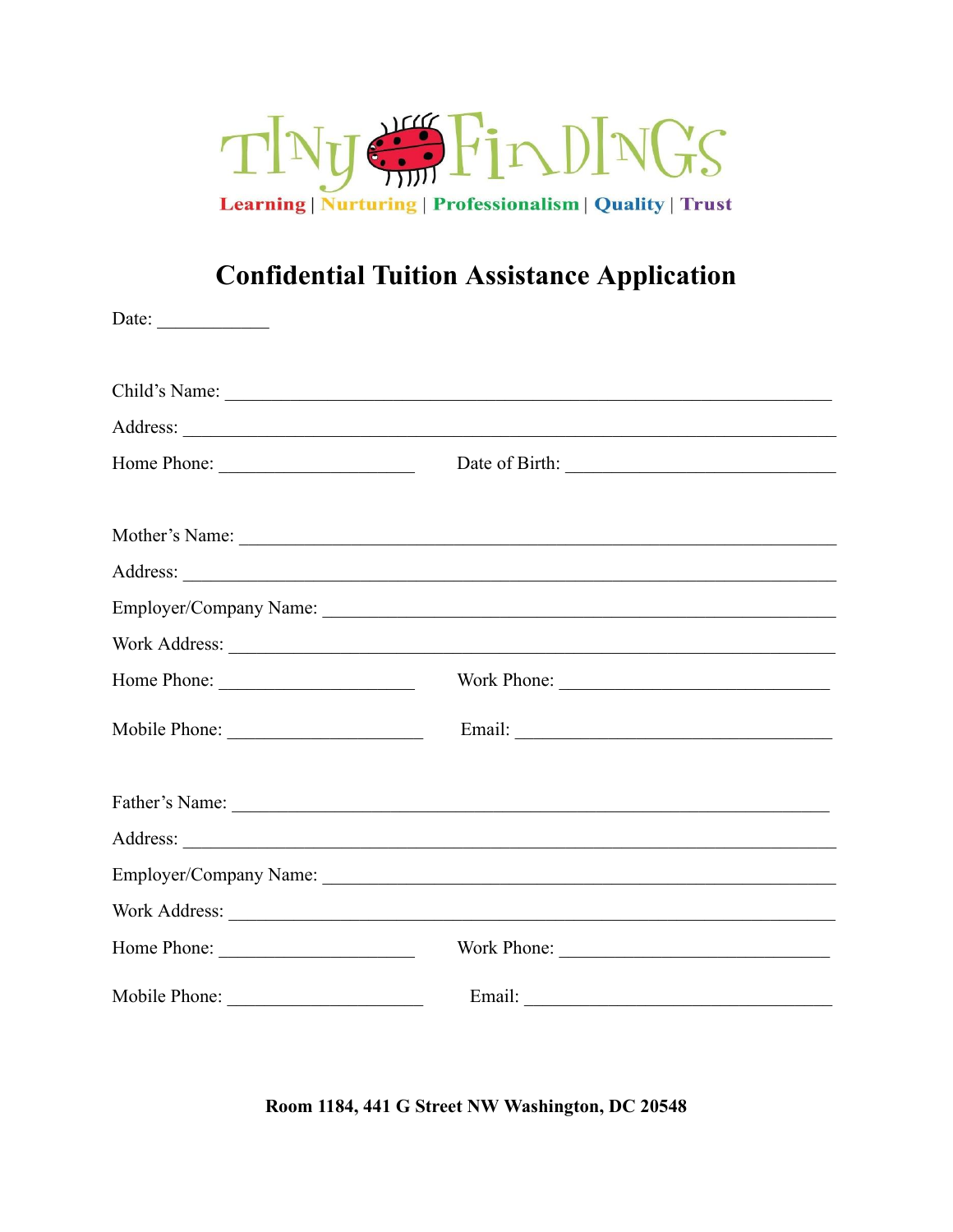## **(202) 512-3122**

| 1. List other children under 18 years with their ages, for whom you are financially |
|-------------------------------------------------------------------------------------|
| responsible:                                                                        |

2. Annual salary (gross income) of custodial parent or parents:

| Mo |  |
|----|--|
|    |  |

3. Other annual income of custodial parent or parents:

Child Supports: \$\_\_\_\_\_\_\_\_\_\_\_\_\_\_\_\_\_\_\_\_\_\_ Alimony: \$\_\_\_\_\_\_\_\_\_\_\_\_\_\_\_\_\_\_\_\_\_\_\_\_\_\_\_

The information in this application and the attached worksheet is subject to verification by Tiny Findings Board of Directors at the time the application is submitted and on an annual basis. Updated financial records (such as tax returns) must be submitted each year in order to remain eligible for tuition assistance. This application is incomplete without attached copies of your most recent federal income tax return. Verification of income must be submitted for each custodial parent.

I certify that all statements and information given above are correct and authorize Tiny Findings, Inc. to verify all statements.

| Signature of Parents/Guardians: |  |  |
|---------------------------------|--|--|
|---------------------------------|--|--|

| Signature of Parents/Guardians: | )ate |
|---------------------------------|------|
|---------------------------------|------|